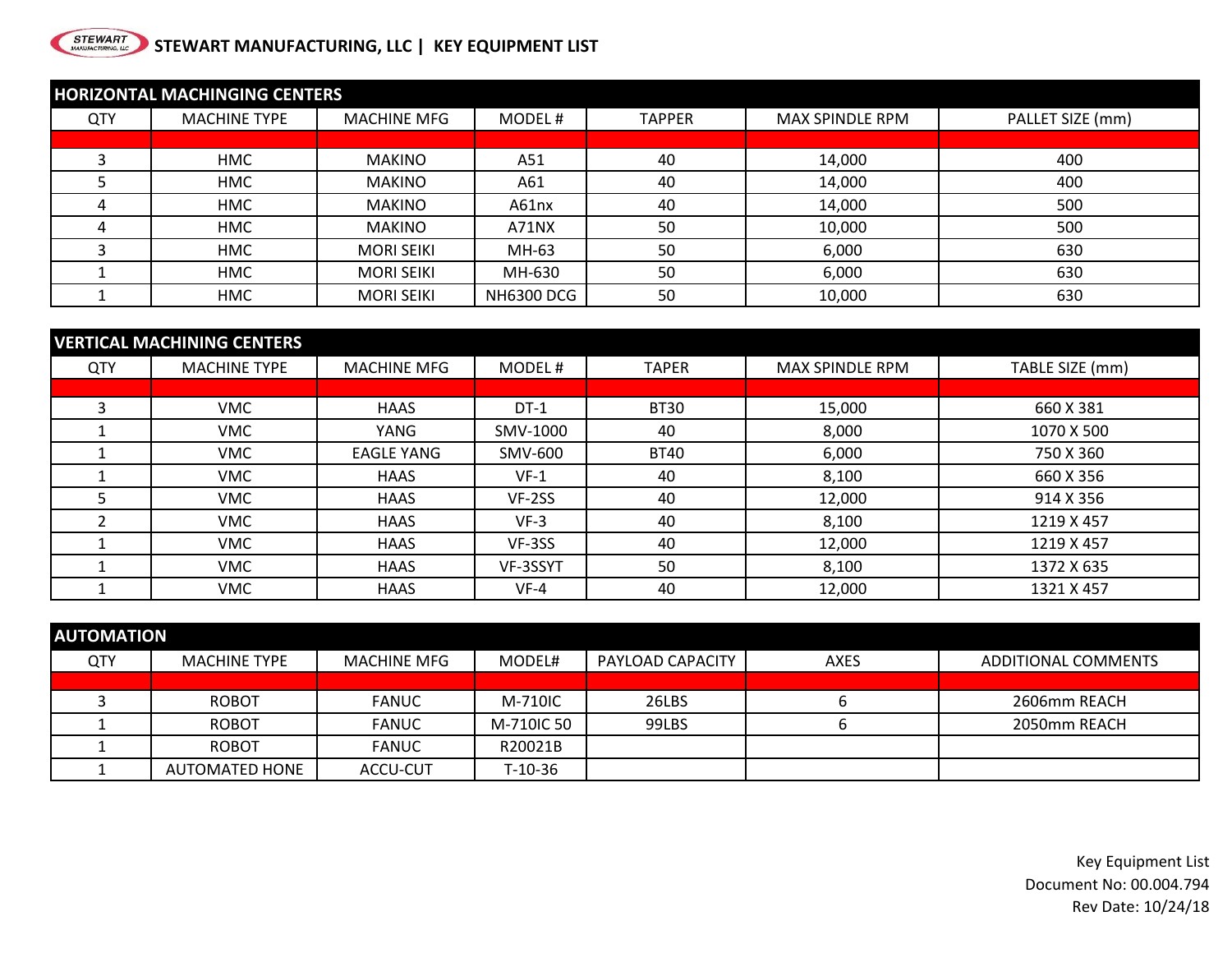

| <b>CNC LATHES</b> |                     |                    |                 |                 |                       |                     |
|-------------------|---------------------|--------------------|-----------------|-----------------|-----------------------|---------------------|
| <b>QTY</b>        | <b>MACHINE TYPE</b> | <b>MACHINE MFG</b> | MODEL#          | MAX SPINDLE RPM | <b>CHUCK DIAMETER</b> | ADDITIONAL COMMENTS |
|                   |                     |                    |                 |                 |                       |                     |
|                   | LATHE               | <b>OKUMA</b>       | 2SP-V60         | 2,500           | 15"                   |                     |
|                   | LATHE               | JET                | GH-16602X       | 1,800           | 10"                   |                     |
| $\overline{2}$    | LATHE               | <b>FEMCO</b>       | $HL-25$         | 4,800           | 8"                    | <b>LIVE TOOL</b>    |
| $\overline{2}$    | LATHE               | <b>FEMCO</b>       | HL-25DM         | 4,800           | 8"                    | LIVE TOOL           |
| 12                | LATHE               | <b>FEMCO</b>       | <b>HL55</b>     | 2,500           | 15"                   |                     |
| 4                 | LATHE               | <b>FEMCO</b>       | HL55S-1250      | 2,500           | 15"                   |                     |
| 5                 | LATHE               | YANG               | <b>ML-25A</b>   | 3,500           | 8.5"                  |                     |
| 4                 | LATHE               | YANG               | <b>ML-28A</b>   | 3,000           | 10"                   |                     |
|                   | LATHE               | YANG               | <b>ML-55A</b>   | 2,000           | 15"                   |                     |
| $\overline{2}$    | LATHE               | YANG               | <b>ML-60A</b>   | 2,000           | 15"                   |                     |
| 1                 | LATHE               | NAKAMURA-TOME      | <b>WT-150II</b> | 5,000           | 6"                    | LIVE TOOL           |
| $\overline{2}$    | LATHE               | <b>OKUMA</b>       | LNC-8C          | 4,200           | 8"                    |                     |
| $\overline{2}$    | LATHE               | <b>DMG MORI</b>    | NLX200/500      | 4,800           | 8"                    | <b>LIVE TOOL</b>    |
|                   | LATHE               | <b>MORI SEIKI</b>  | SL-250          | 3,500           | 10"                   | LIVE TOOL           |
|                   | LATHE               | AMERASEIKI         | T-415MC         | 4,800           | 15"                   | <b>LIVE TOOL</b>    |
| $\overline{2}$    | LATHE               | NAKAMURA-TOME      | <b>WT-150</b>   | 5,000           | 6"                    | LIVE TOOL           |
|                   | ROBOT/LATHE         | <b>MURATA</b>      | MD120           | 4,500           | 8"                    | <b>LIVE TOOL</b>    |

| <b>MISCELLANEOUS</b> |                     |                    |                |                                                            |  |  |  |
|----------------------|---------------------|--------------------|----------------|------------------------------------------------------------|--|--|--|
| QTY                  | <b>MACHINE TYPE</b> | <b>MACHINE MFG</b> | MODEL#         | <b>ADDITIONAL COMMENTS</b>                                 |  |  |  |
|                      |                     |                    |                |                                                            |  |  |  |
|                      | LASER               | <b>TELESIS</b>     | LASER 5        |                                                            |  |  |  |
|                      | LASER               | <b>TELESIS</b>     | FQ20           |                                                            |  |  |  |
|                      | <b>LEAK TESTER</b>  | <b>VIC</b>         | SYSTEM100      |                                                            |  |  |  |
|                      | <b>WASHER</b>       | <b>MECWASH</b>     | MAXI           | AQUA SAVER SYSTEM, ULTRASONIC CLEANING, HOT AIR VACUUM-DRY |  |  |  |
|                      | <b>WASHER</b>       | <b>MIJI LIFT</b>   | $ML-24$        |                                                            |  |  |  |
|                      | <b>WASHER</b>       | <b>MIJI LIFT</b>   | <b>MAL 150</b> |                                                            |  |  |  |
|                      | <b>WASHER</b>       | <b>GREY</b>        |                |                                                            |  |  |  |
|                      | <b>WASHER</b>       | <b>CUDA</b>        | H20-2530       |                                                            |  |  |  |

Key Equipment List Document No: 00.004.794 Rev Date: 10/24/18